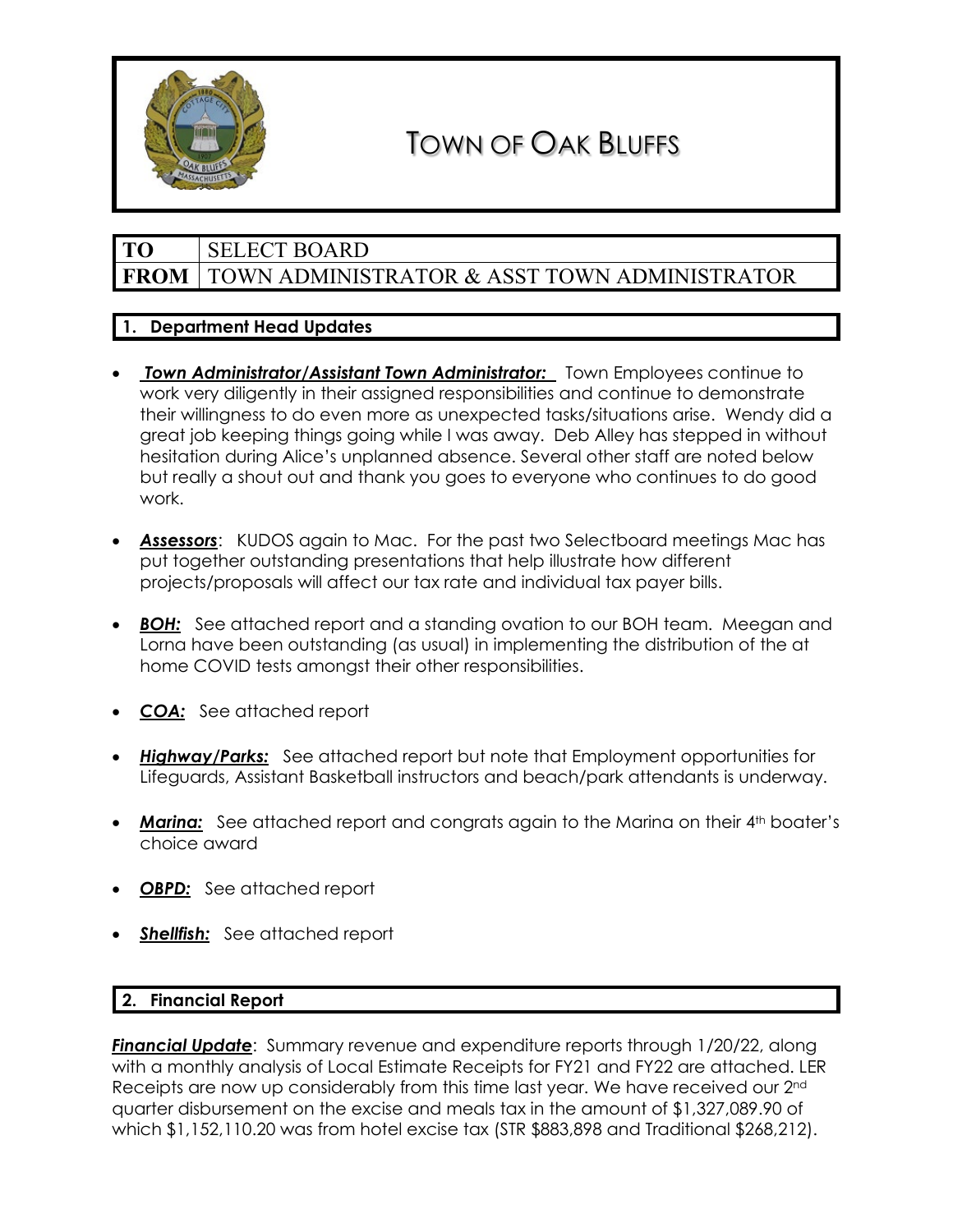

# TOWN OF OAK BLUFFS

Expenditures through 22-14 sit at 56% year to date with a goal of 53%. We will continue to watch these carefully as we get closer to June 30<sup>th</sup>.

The Finance Committee has been meeting with department heads this month to review each of their budget submissions for FY23. These submissions, along with a draft of the budget, are available online [https://www.oakbluffsma.gov/179/Finance-Advisory-](https://www.oakbluffsma.gov/179/Finance-Advisory-Committee)[Committee.](https://www.oakbluffsma.gov/179/Finance-Advisory-Committee)

**Town Administrator comments:** Our LER collection rate relative to the FY22 Recap (what we "expected" to collect to support the FY22 Budget and Tax Rate) is already at 92%. While impressive, we still need to remain conservate in our estimates to ensure that we remain fiscally responsible and flexible as these revenues may not remain at these levels indefinitely.

## **3. Project/Grant Updates**

- *Circuit Ave*: Work continues on Circuit Ave with regular updates posted on the website. Some "committee" members were discussed earlier in this meeting.
- *Town Hall*: Furniture should be arriving and being installed this week with the move still projected for Feb 17<sup>th</sup> & 18<sup>th</sup>.

## **4. Other Updates**

• *We continue to send our best wishes to Alice for a speedy recovery!*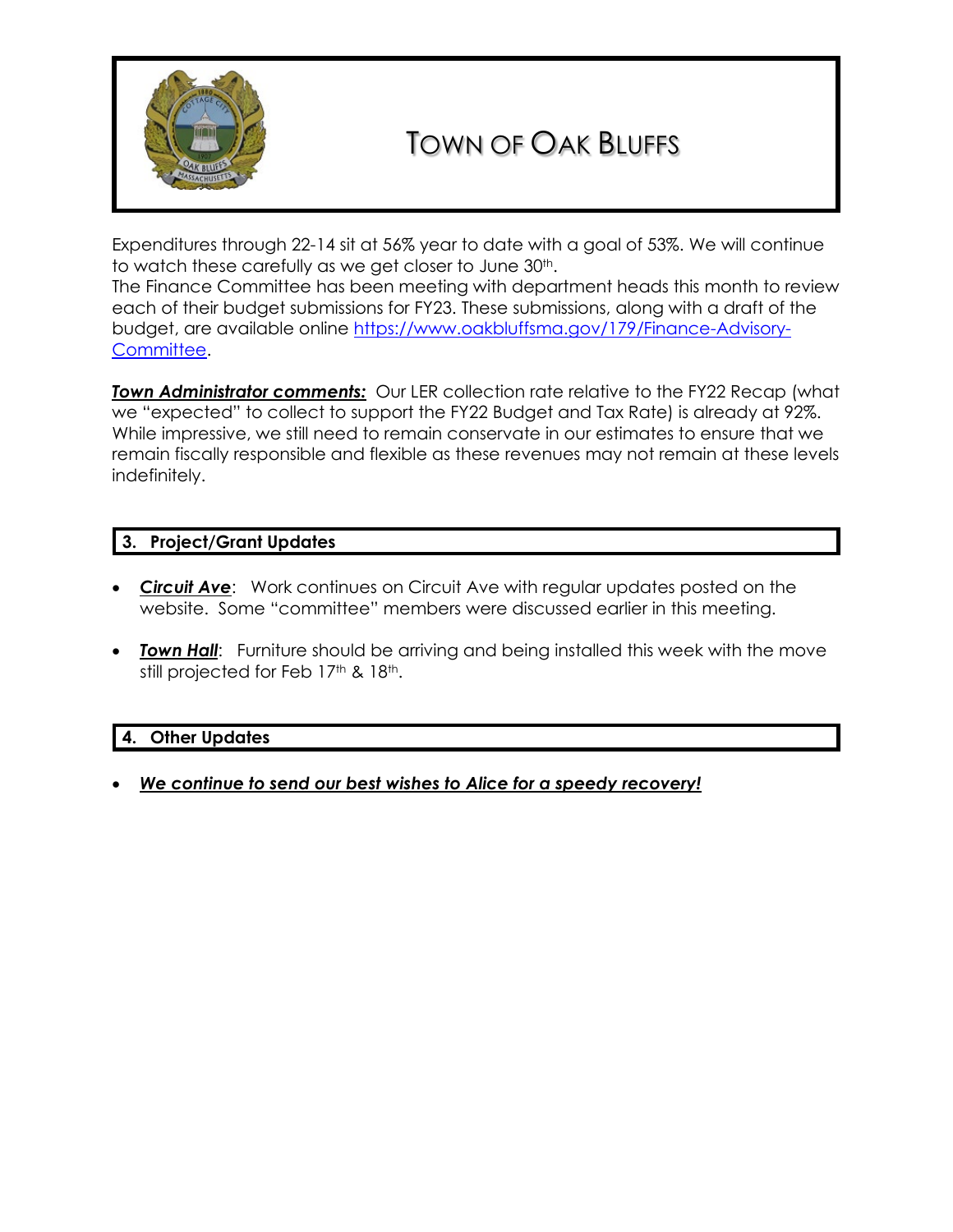| Preliminary Fiscal Year 2022 Local Estimated Receipts By Monthly Collections (Unaudited) |
|------------------------------------------------------------------------------------------|
|------------------------------------------------------------------------------------------|

|                                   |    | <b>JUL</b> | <b>AUG</b>               |     | <b>SEP</b> |    | OCT     | <b>NOV</b>               |      | <b>DEC</b>                                                                                           |               | <b>JAN</b>    |     | <b>FEB</b>               |               | <b>MAR</b>               |             | <b>APR</b>     | <b>MAY</b>      | <b>JUN</b>               | <b>YTD</b> |
|-----------------------------------|----|------------|--------------------------|-----|------------|----|---------|--------------------------|------|------------------------------------------------------------------------------------------------------|---------------|---------------|-----|--------------------------|---------------|--------------------------|-------------|----------------|-----------------|--------------------------|------------|
|                                   |    |            |                          |     |            |    |         |                          |      |                                                                                                      |               | as of 1/20/22 |     |                          |               |                          |             |                |                 |                          |            |
| 01 MV Excise                      |    | 19,857     | 50,566                   |     | 23,641     |    | 34,214  | 26,872                   |      | 36,131                                                                                               |               | 3,417         |     | $\overline{\phantom{a}}$ |               | $\overline{\phantom{a}}$ |             |                |                 | $\sim$                   | 194,698    |
| 02 Other Excise                   |    | 53         | 15                       | - Ś | 1,023,846  |    | 4,199   | 3,041                    | I \$ | ,328,001                                                                                             | S.            | 45            | l S | $\overline{\phantom{a}}$ |               | $\overline{\phantom{a}}$ |             |                |                 | ٠                        | 2,359,200  |
| 03 Penalties and Interest         |    | 87,279     | 39,088                   |     | 54,912     |    | 16,004  | 13,156                   |      | 14,183                                                                                               |               | 2,384         |     | $\overline{\phantom{a}}$ |               | $\overline{\phantom{a}}$ |             | $\sim$         |                 | $\sim$                   | 227,006    |
| 04 Payments in Lieu of Taxes      |    | ٠          | $\overline{\phantom{a}}$ |     |            |    |         | $\overline{\phantom{a}}$ |      | $\overline{\phantom{a}}$                                                                             |               | ٠             |     | $\overline{\phantom{a}}$ |               | $\overline{\phantom{a}}$ |             | $\sim$         |                 | $\overline{\phantom{a}}$ | $\sim$     |
| 08 Charges for Services-Trash     |    | 36,550     | 25,266                   |     | 19,512     |    | 11,188  | 12,819                   |      | 13,183                                                                                               |               | 2,854         |     |                          |               | $\overline{\phantom{a}}$ |             |                |                 | $\overline{\phantom{a}}$ | 121,372    |
| 10 Fees                           |    | 10,621     | 11,941                   | - Ś | 7,372      |    | 6,690   | 9,241                    |      | 5,647                                                                                                | Ŝ.            | $6,676$ \$    |     | $\overline{\phantom{a}}$ |               | $\overline{\phantom{a}}$ |             |                |                 | ٠                        | 58,187     |
| 11 Rentals                        |    | 8,500      | 11,375                   | - 9 | 200        |    | 9,325   | $375$ \$                 |      | 725                                                                                                  |               | 1,000         | l S | $\overline{\phantom{a}}$ |               | $\overline{\phantom{a}}$ |             | $\sim$         |                 | ٠                        | 31,500     |
| 00 Dept. Revenue-School           |    | ٠          | ۰                        |     |            |    |         |                          |      |                                                                                                      |               | ٠             |     |                          |               | $\overline{\phantom{a}}$ |             |                |                 | $\overline{\phantom{a}}$ |            |
| 13 Dept. Revenue-Library          |    | 112        | 255                      |     | 394        |    | 45      | 221                      |      | 101                                                                                                  |               | ۰             |     | $\overline{\phantom{a}}$ |               | $\sim$                   |             | $\sim$         |                 | $\overline{\phantom{a}}$ | 1,128      |
| 16 Other Dept. Revenue            |    | 27,031     | 7,209                    |     | 11,416     |    | 14,041  | 13,446                   |      | 17,821                                                                                               | Ś             | 7,009         |     | $\overline{\phantom{a}}$ |               | $\sim$                   |             |                |                 | $\overline{\phantom{a}}$ | 97,972     |
| 17 Licenses and Permits           |    | 19,448     | 16,015                   |     | 23,372     |    | 25,421  | 68,994                   |      | 34,302                                                                                               | .S            | 5,173         |     |                          |               | $\overline{\phantom{a}}$ |             |                |                 | $\overline{\phantom{a}}$ | 192,724    |
| 19 Fines and Forfeits             |    | 320        | 840                      | - 5 | 1,865      | -S | 350     | 1,030                    | - 5  | 5,330                                                                                                | Ŝ.            | 300           |     |                          |               | $\overline{\phantom{a}}$ |             |                |                 | $\sim$                   | 10,035     |
| 20 Investment Income              |    | 859        | 758 \$                   |     | 418        |    | 384     | $343 \quad$              |      | 295                                                                                                  | <sup>\$</sup> | ۰             |     | ۰                        |               | $\overline{a}$           |             |                |                 | $\overline{\phantom{a}}$ | 3,058      |
| 21 Other Miscellaneous-Recurring  |    | 331,871    | 328,880                  |     | 164,813    |    | 15,125  | $(518)$ \$               |      | $\sim$                                                                                               |               |               |     | $\overline{\phantom{a}}$ |               | $\overline{\phantom{a}}$ |             |                |                 | $\sim$                   | 840,170    |
| 00 Miscellaneous-Non Recurring    |    | ٠          | $\overline{\phantom{a}}$ |     |            |    |         | $\sim$                   |      | $\sim$                                                                                               |               | ۰             |     | $\overline{\phantom{a}}$ |               | $\sim$                   |             |                |                 | ٠                        |            |
|                                   |    |            |                          |     |            |    |         |                          |      |                                                                                                      |               |               |     |                          |               |                          |             |                |                 |                          |            |
| Total                             |    | 542,500    | 492,208                  | S.  | 1,331,760  |    | 136,986 | 149,021                  |      | \$1,455,718                                                                                          | S.            | 28,858        |     | $\overline{a}$           | <sup>\$</sup> | $\sim$                   | $\varsigma$ | $\overline{a}$ |                 | $\overline{\phantom{a}}$ | 4,137,051  |
|                                   |    |            |                          |     |            |    |         |                          |      |                                                                                                      |               |               |     |                          |               |                          |             |                |                 |                          |            |
| <b>Cummulative Monthly Totals</b> | Ŝ. | 542,500    |                          |     |            |    |         |                          |      | 1,034,708 \$ 2,366,468 \$ 2,503,454 \$ 2,652,475 \$ 4,108,193 \$ 4,137,051 \$ 4,137,051 \$ 4,137,051 |               |               |     |                          |               |                          |             | \$4,137,051    | $54,137,051$ \$ | 4,137,051                |            |

Percent relative to FY21 19% 19% 92% 14% 14% 40% 38% 20% -1% -5% -13% 0% Percent relative to FY22 RECAP

\$ 3,968,872 \$ 4,450,000 \$ 4,808,173 Est LER FY21 RECAP Est LER FY22 RECAP Past 3 yr Avg

| Preliminary Fiscal Year 2021 Local Estimated Receipts By Monthly Collections (Unaudited) |  |  |
|------------------------------------------------------------------------------------------|--|--|
|------------------------------------------------------------------------------------------|--|--|

|                                   |   | JUL     | <b>AUG</b>               | <b>SEP</b>      |    | OCT       | <b>NOV</b>               |     | <b>DEC</b>       |     | <b>JAN</b> | <b>FEB</b>                                                                           | <b>MAR</b> | <b>APR</b> |    | <b>MAY</b> |     | <b>JUN</b> | <b>YTD</b> |
|-----------------------------------|---|---------|--------------------------|-----------------|----|-----------|--------------------------|-----|------------------|-----|------------|--------------------------------------------------------------------------------------|------------|------------|----|------------|-----|------------|------------|
|                                   |   |         |                          |                 |    |           |                          |     |                  |     |            |                                                                                      |            |            |    |            |     |            |            |
| 01 MV Excise                      |   | 17,565  | 28,178                   | 35,346          |    | 43,340    | 34,117                   |     | 21,696           |     | 2,031      | 212,517                                                                              | 426,298    | 42,544     |    | 50,660     |     | 144,511    | 1,058,802  |
| 02 Other Excise                   |   |         | 38                       | 82,783          |    | 853,330   | 25                       | -5  | 412,308          |     | 163        | 2,355                                                                                | 111,685    | 582        |    | 143        |     | 211,442    | 1,674,854  |
| 03 Penalties and Interest         |   | 31,083  | 21,830                   | 18,645          |    | 20,628    | 37,880                   |     | 17,703           |     | 23,983     | 116,254                                                                              | 22,621     | 27,743     |    | 146,501    |     | 31,915     | 516,786    |
| 04 Payments in Lieu of Taxes      | Ś |         |                          |                 |    |           | $\overline{\phantom{a}}$ |     |                  |     |            |                                                                                      | ٠          |            |    | 15,951     |     | $\sim$     | 15,951     |
| 08 Charges for Services-Trash     | Ś | 31,265  | 36,860                   | 15,595          |    | 17,585    | 11,355                   |     | 10,580           |     | 8,960      | 8,335                                                                                | 10,230     | 16,320     |    | 19,805     |     | 33,695     | 220,585    |
| 10 Fees                           |   | 17,223  | 14,481                   | 11,410          |    | 5,923     | 8,668                    | - 5 | 10,020           |     | 10,450     | (21,600)                                                                             | 7,817      | 7,601      |    | 7,508      |     | 1,794      | 81,294     |
| 11 Rentals                        |   | 1,200   | 2,050                    | 750             | -S |           | 1,125                    |     | 350 <sub>5</sub> |     | 3,200      | $(750)$ \$                                                                           | 5,225      | 300        |    | 18,584     |     | 6,150      | 38,184     |
| 00 Dept. Revenue-School           |   |         |                          |                 |    |           |                          |     |                  | -\$ |            |                                                                                      |            |            |    |            |     | $\sim$     |            |
| 13 Dept. Revenue-Library          |   | 53      |                          |                 |    | 61        |                          |     | 33               | ı s | 16         | 23                                                                                   | 410        | 30         |    | 88         |     | (893)      | (180)      |
| 16 Other Dept. Revenue            |   | 8,666   | 11,792                   | 20,763          |    | (1, 182)  | (331)                    |     | 51,479           |     | 6,910      | 7,284                                                                                | 19,307     | 12,874     |    | 23,171     |     | 19,548     | 180,281    |
| 17 Licenses and Permits           |   | 28,395  | 18,935                   | 16,640          |    | 24,244    | 19,933                   |     | 64,194           |     | 23,085     | 14,068                                                                               | 84,698     | 39,095     |    | 34,063     |     | 45,122     | 412,472    |
| 19 Fines and Forfeits             |   | 220     | 33                       | 1,571           |    | 456       | 435                      |     | 169              | l S | 270        | 1,124                                                                                | 520        | 893        |    |            |     | 295        | 5,985      |
| 20 Investment Income              |   | 8,276   | 6,260                    | 5,557           |    | 7,964     | 7,803                    | - S | 1,696            | - 5 | 669        | 1,272                                                                                | $716$ \$   | 332        |    | 811        |     | 1,215      | 42,571     |
| 21 Other Miscellaneous-Recurring  |   | 313,472 | 274,170                  | 150,702         |    | (3,929)   | 13,435                   |     | 350              |     |            | 90,689                                                                               | 47,164     | 23,278     |    | 88,935     |     | 168,816    | 1,167,083  |
| 00 Miscellaneous-Non Recurring    | Ś |         | $\overline{\phantom{a}}$ |                 | -5 |           | $\overline{\phantom{a}}$ |     |                  | -Ś  |            |                                                                                      | ٠          |            |    |            |     | 250        | 250        |
|                                   |   |         |                          |                 |    |           |                          |     |                  |     |            |                                                                                      |            |            |    |            |     |            |            |
| Total                             |   | 457,417 | 414,625                  | 359,762         |    | 968,420   | 134,445                  |     | 590,578          |     | 79,735     | 431,571                                                                              | 736,690    | 171,592    |    | 406,221    |     | 663,860    | 5,414,917  |
|                                   |   |         |                          |                 |    |           |                          |     |                  |     |            |                                                                                      |            |            |    |            |     |            |            |
| <b>Cummulative Monthly Totals</b> | Ś | 457,417 | 872,043                  | $$1,231,804$ \$ |    | 2,200,225 |                          |     |                  |     |            | 2,334,670   \$ 2,925,248   \$ 3,004,983   \$ 3,436,555   \$ 4,173,245   \$ 4,344,837 |            |            | -S | 4,751,057  | - S | 5,414,917  |            |

Percent realtive to FY21 RECAP 12% 22% 31% 55% 59% 74% 76% 87% 105% 109% 120% 136%

| Est LER FY20 RECAP |    | 4,128,000 |
|--------------------|----|-----------|
| Est LER FY21 RECAP | Ŝ. | 3,968,872 |
| Past 3 yr Avg      | S  | -         |
| <b>Actual FY20</b> |    | 4,734,515 |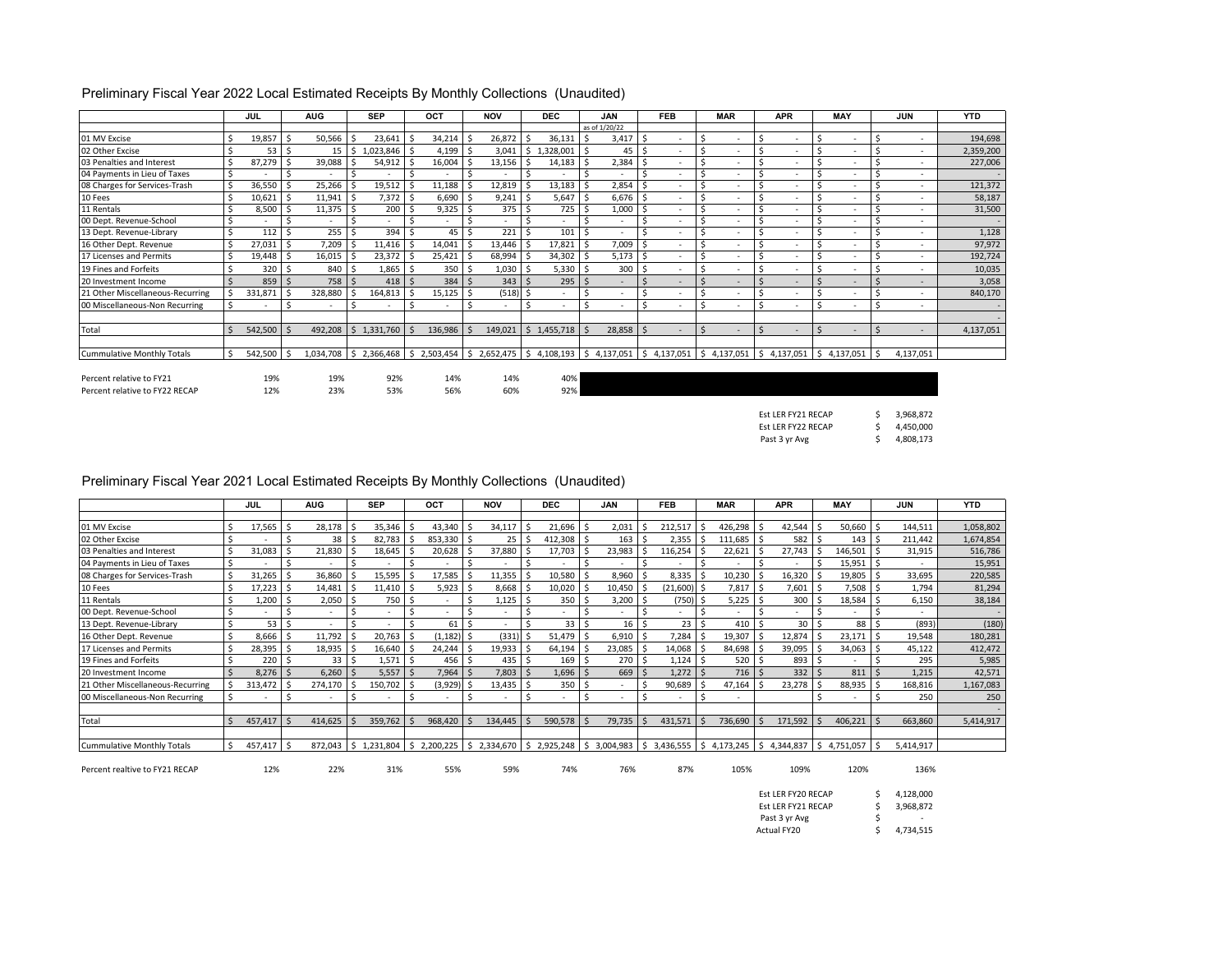munis a tyler erp solution

#### **FOR 2022 07 JOURNAL DETAIL 2022 1 TO 2022 13**

| ORIGINAL APPROP                          | <b>REVISED BUDGET</b>            | <b>YTD ACTUAL</b> | MTD ACTUAL   | <b>ENCUMBRANCES</b> | <b>AVAILABLE BUDGET</b> | % USED |
|------------------------------------------|----------------------------------|-------------------|--------------|---------------------|-------------------------|--------|
|                                          |                                  |                   |              |                     |                         |        |
| 01 GENERAL FUND                          |                                  |                   |              |                     |                         |        |
| 01 MOTOR VEH EXCISE                      |                                  |                   |              |                     |                         |        |
| $-800,000.00$<br>02 OTHER EXCISE         | $-800,000.00$                    | $-194,697.84$     | $-3,417.02$  | 0.00                | $-605, 302.16$          | 24.3%  |
| $-1,399,910.00$                          | $-1,399,910.00$                  | $-2, 359, 200.12$ | $-45.00$     | 0.00                | 959,290.12              | 168.5% |
| 03 PENALTIES & INTEREST<br>$-100,000.00$ | $-100,000.00$                    | $-227,005.82$     | $-2, 384.18$ | 0.00                | 127,005.82              | 227.0% |
| 04 PILOT<br>$-14,000.00$                 | $-14,000.00$                     | 0.00              | 0.00         | 0.00                | $-14,000.00$            | .0%    |
| 08 CHGS TRASH DISP                       |                                  |                   |              |                     |                         |        |
| $-175,000.00$<br>09 OTHER CHGS           | $-175,000.00$                    | $-121, 372.00$    | $-2,854.00$  | 0.00                | $-53,628.00$            | 69.4%  |
| 0.00<br>10 FEES                          | 0.00                             | 1,464.89          | 0.00         | 0.00                | $-1, 464.89$            | 100.0% |
| $-88,500.00$                             | $-88,500.00$                     | $-58, 187.26$     | $-6,675.58$  | 0.00                | $-30, 312.74$           | 65.7%  |
| 11 RENTALS<br>$-45,000.00$               | $-45,000.00$                     | $-29,500.00$      | 1,000.00     | 0.00                | $-15,500.00$            | 65.6%  |
| 13 DEPT LIBRARY<br>$-2,500.00$           | $-2,500.00$                      | $-1,128.02$       | 0.00         | 0.00                | $-1,371.98$             | 45.1%  |
| 16 OTHER DEPTL<br>$-122,500.00$          | $-122,500.00$                    | $-97, 972.29$     | $-7,008.74$  | 0.00                | $-24,527.71$            | 80.0%  |
| 17 LIC & PERMITS<br>$-396,700.00$        | $-396,700.00$                    | $-192, 724.45$    | $-5, 173.25$ | 0.00                | $-203, 975.55$          | 48.6%  |
| 19 FINES & FORFEIT<br>$-15,000.00$       | $-15,000.00$                     | $-10,035.00$      | $-300.00$    | 0.00                | $-4,965.00$             | 66.9%  |
| 20 INVMT INCOME<br>$-50,000.00$          | $-50,000.00$                     | $-3,057.62$       | 0.00         | 0.00                | $-46,942.38$            | 6.1%   |
| 21 MISC RECURRING<br>$-950,000.00$       | $-950,000.00$                    | $-840, 170.31$    | 0.00         | 0.00                | $-109,829.69$           | 88.4%  |
| TOTAL GENERAL FUND<br>$-4, 159, 110.00$  | $-4, 159, 110.00$                | $-4, 133, 585.84$ | $-26,857.77$ | 0.00                | $-25, 524.16$           | 99.4%  |
| TOTAL REVENUES<br>$-4, 159, 110.00$      | $-4, 159, 110.00$                | $-4, 133, 585.84$ | $-26,857.77$ | 0.00                | $-25,524.16$            |        |
| $-4, 159, 110.00$                        | GRAND TOTAL<br>$-4, 159, 110.00$ | $-4, 133, 585.84$ | $-26,857.77$ | 0.00                | $-25,524.16$            | 99.4%  |

\*\* END OF REPORT - Generated by Carrie Blair \*\*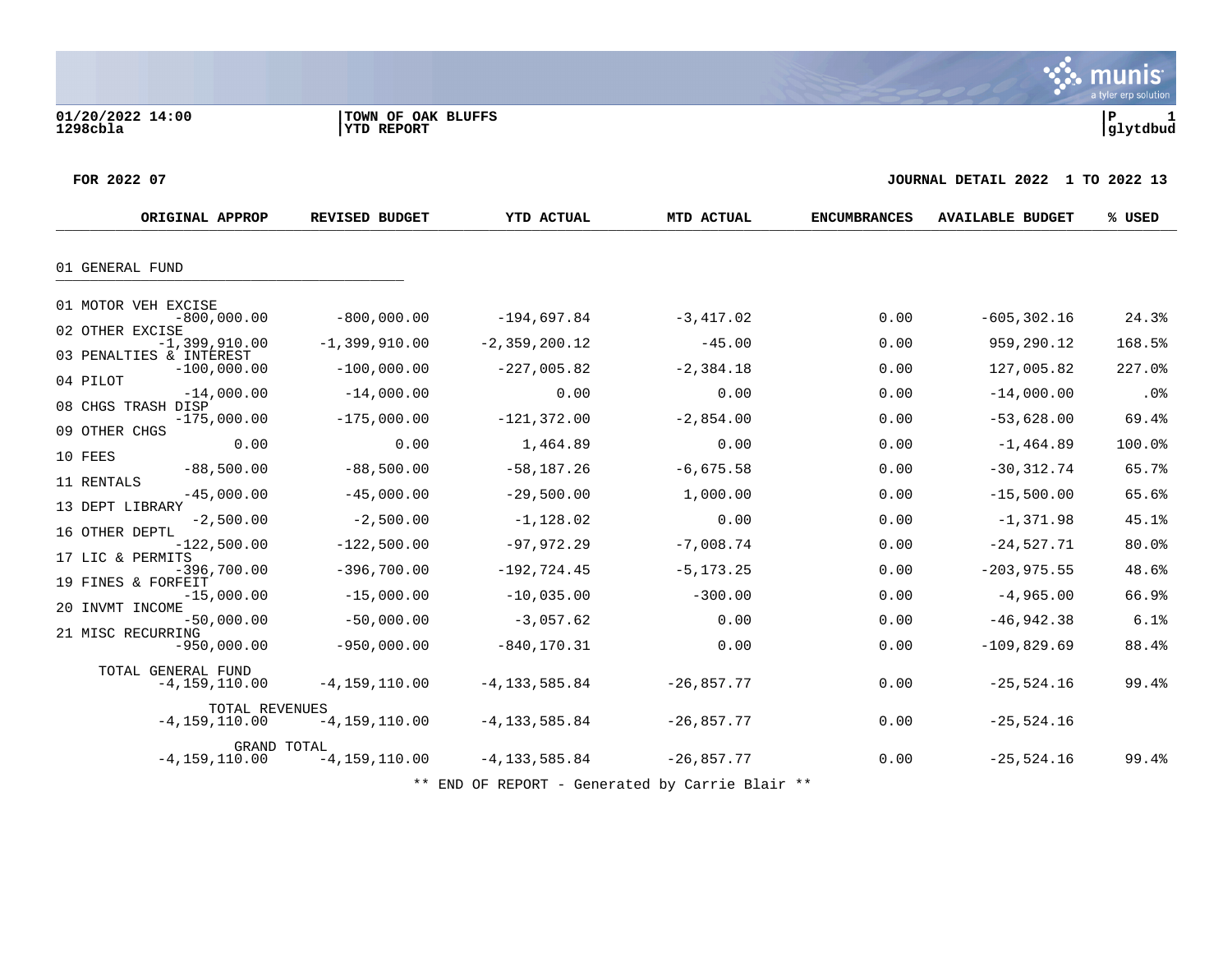**01/20/2022 14:00 |TOWN OF OAK BLUFFS |P 2**

**1298cbla |YTD REPORT |glytdbud**



**REPORT OPTIONS**  \_\_\_\_\_\_\_\_\_\_\_\_\_\_\_\_\_\_\_\_\_\_\_\_\_\_\_\_\_\_\_\_\_\_\_\_\_\_\_\_\_\_\_\_\_\_\_\_\_\_\_\_\_\_\_\_\_\_\_\_\_\_\_\_\_\_\_\_\_\_\_\_\_\_\_\_\_\_\_\_\_\_\_\_\_\_\_\_\_\_\_\_\_\_\_\_\_\_\_\_\_\_\_\_\_\_\_\_\_\_\_\_\_\_\_\_\_\_\_\_\_\_\_\_\_\_\_\_\_\_\_\_

Field # Total Page Break Year/Period: 2022/ 7<br>
1 Y N Print revenue as cree Sequence 1 1 Y N Print revenue as credit: Y<br>Sequence 2 10 Y N Print totals only: Y Sequence 2 10 Y N Print totals only: Y<br>Sequence 3 0 N N Suppress zero balaco Sequence 3 0 0 N N Suppress zero bal accts: Y<br>Sequence 4 0 N N Print full GL account: N Print full GL account: N Double space: N Report title:  $Rol1$  projects to object: N YTD REPORT Carry forward code: 1 Print journal detail: Y Print Full or Short description: F<br>Print MTD Version: Y Print MTD Version: Y The Second To Yr/Per: 2022/13 Print Revenues-Version headings: N 1nclude budget entries: Y<br>Format type: 1 1ncl encumb/liq entries: Incl encumb/liq entries: Y<br>Sort by JE # or PO #: J Print revenue budgets as zero: N Sort by JE # or PO #: J Include Fund Balance: N New York Beasing Detail format option: 1 Include requisition amount: N Multiyear view: D Amounts/totals exceed 999 million dollars: Y

Find Criteria Field Name Fund 01 Department Character Code 01:21 Org Object 4\* Account type Account status Active Rollup Code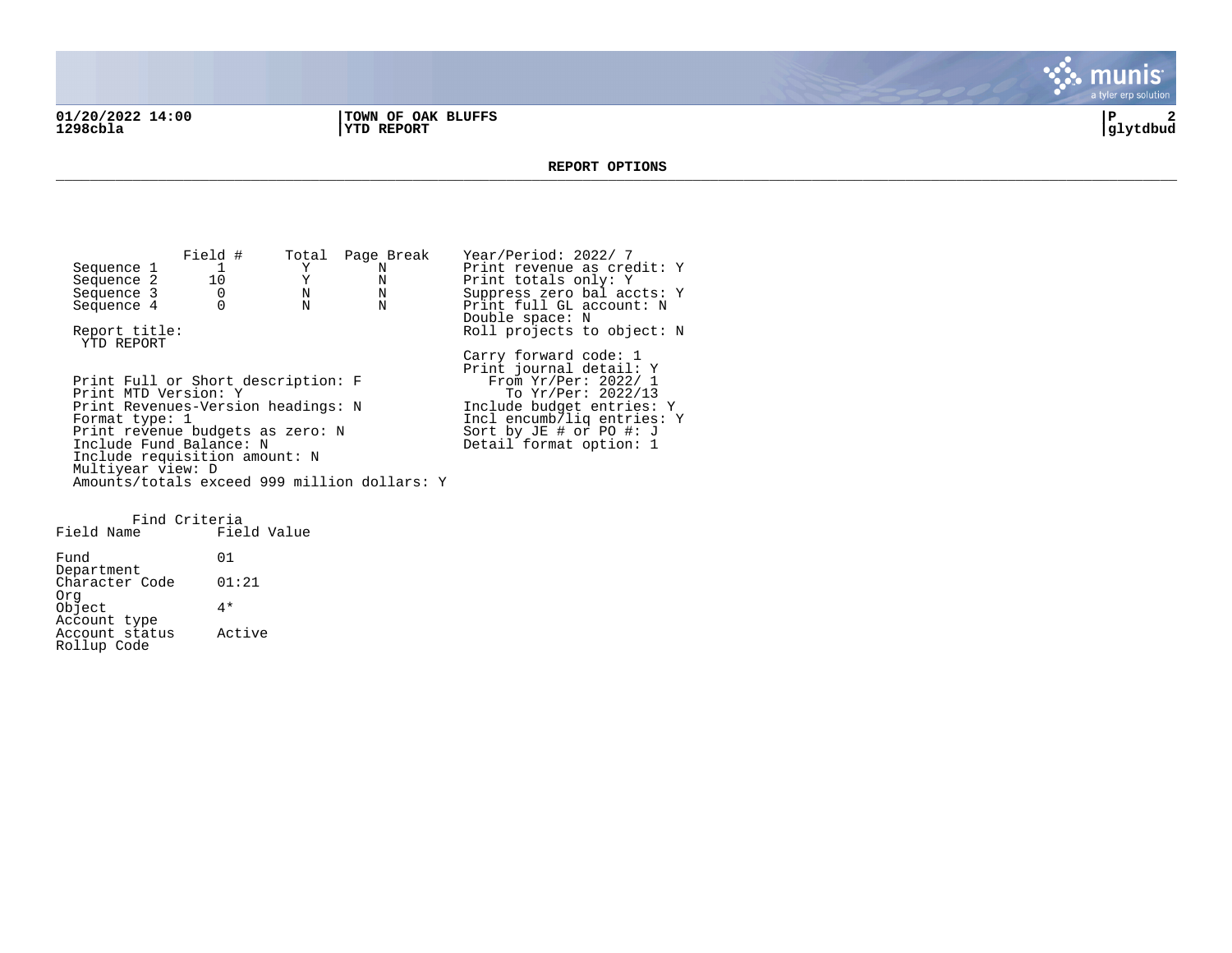**01/20/2022 13:58 |TOWN OF OAK BLUFFS |P 1**

a tyler erp solution

 $\ddot{\mathbf{w}}$  munis

#### **FOR 2022 07 JOURNAL DETAIL 2022 1 TO 2022 13**

| ORIGINAL APPROP                               | <b>REVISED BUDGET</b> | YTD EXPENDED    | MTD EXPENDED | <b>ENCUMBRANCES</b> | <b>AVAILABLE BUDGET</b> | % USED |
|-----------------------------------------------|-----------------------|-----------------|--------------|---------------------|-------------------------|--------|
|                                               |                       |                 |              |                     |                         |        |
| 01 GENERAL FUND                               |                       |                 |              |                     |                         |        |
| 108 OTHER GOVT SUPPORT                        |                       |                 |              |                     |                         |        |
| 228,570.00                                    | 228,570.00            | 100,342.50      | 0.00         | 0.00                | 128,227.50              | 43.9%  |
| 122 BOARD OF SELECTMEN<br>545,961.52          | 545,961.52            | 244,978.23      | 26,268.00    | 0.00                | 300,983.29              | 44.9%  |
| 131 FINANCE COMMITTEE<br>7,675.00             | 7,675.00              | 1,793.13        | 0.00         | 0.00                | 5,881.87                | 23.4%  |
| 132 FIN COMM RESERVE FD.<br>50,000.00         | 50,000.00             | 0.00            | 0.00         | 0.00                | 50,000.00               | .0%    |
| 135 TOWN ACCOUNTANT                           |                       |                 |              |                     |                         |        |
| 162,800.00<br>141 ASSESSORS                   | 162,800.00            | 83,176.92       | 5,932.80     | 0.00                | 79,623.08               | 51.1%  |
| 181,617.13<br>144 TREAS/COLL (FIXED P/R COST) | 181,617.13            | 101,795.80      | 6,870.80     | 0.00                | 79,821.33               | 56.0%  |
| 4,663,337.64                                  | 4,663,337.64          | 3, 116, 992. 21 | 9,518.87     | 0.00                | 1,546,345.43            | 66.8%  |
| 146 TREASURER/COLLECTOR<br>243,102.46         | 243,102.46            | 136,666.48      | 13,235.84    | 0.00                | 106,435.98              | 56.2%  |
| 155 INFORMATION TECHNOLOGY<br>375,424.00      | 375,424.00            | 251,646.26      | 7,598.42     | 0.00                | 123, 777. 74            | 67.0%  |
| 161 TOWN CLERK<br>143,658.21                  | 143,658.21            | 73,333.70       | 5,368.57     | 0.00                | 70,324.51               | 51.0%  |
| 163 BOARD OF REGISTRARS<br>27,483.10          | 27,483.10             | 2,828.60        | 1,627.70     | 0.00                | 24,654.50               | 10.3%  |
| 171 CONSERVATION COMMISSION                   |                       |                 |              |                     |                         |        |
| 109,614.96<br>175 PLANNING BOARD              | 109,614.96            | 39,105.02       | 2,672.80     | 0.00                | 70,509.94               | 35.7%  |
| 53,307.75<br>199 UNCLASSIFIED (SELECTMEN)     | 53,307.75             | 27,931.77       | 2,187.76     | 0.00                | 25, 375.98              | 52.4%  |
| 1,311,327.00                                  | 1,311,327.00          | 1,058,845.45    | 8,100.98     | 0.00                | 252,481.55              | 80.7%  |
| 210 POLICE DEPARTMENT<br>2,656,120.04         | 2,656,120.04          | 1,466,645.54    | 94, 953. 78  | 0.00                | 1,189,474.50            | 55.2%  |
| 220 FIRE DEPARTMENT<br>522,094.72             | 522,094.72            | 176,954.02      | 9,408.43     | 0.00                | 345,140.70              | 33.9%  |
| 231 AMBULANCE SERVICE<br>504,971.40           | 504,971.40            | 196,608.61      | 15,667.24    | 0.00                | 308, 362. 79            | 38.9%  |
| 241 BUILDING INSPECTOR                        |                       |                 |              |                     |                         |        |
| 243,647.73<br>249 SHELLFISH                   | 243,647.73            | 102,890.67      | 7,970.89     | 0.00                | 140,757.06              | 42.2%  |
| 211,716.94<br>291 EMERGENCY MANAGEMENT        | 211,716.94            | 101,070.29      | 5,974.05     | 0.00                | 110,646.65              | 47.7%  |
| 27,200.00                                     | 27,200.00             | 5,155.01        | 0.00         | 0.00                | 22,044.99               | 19.0%  |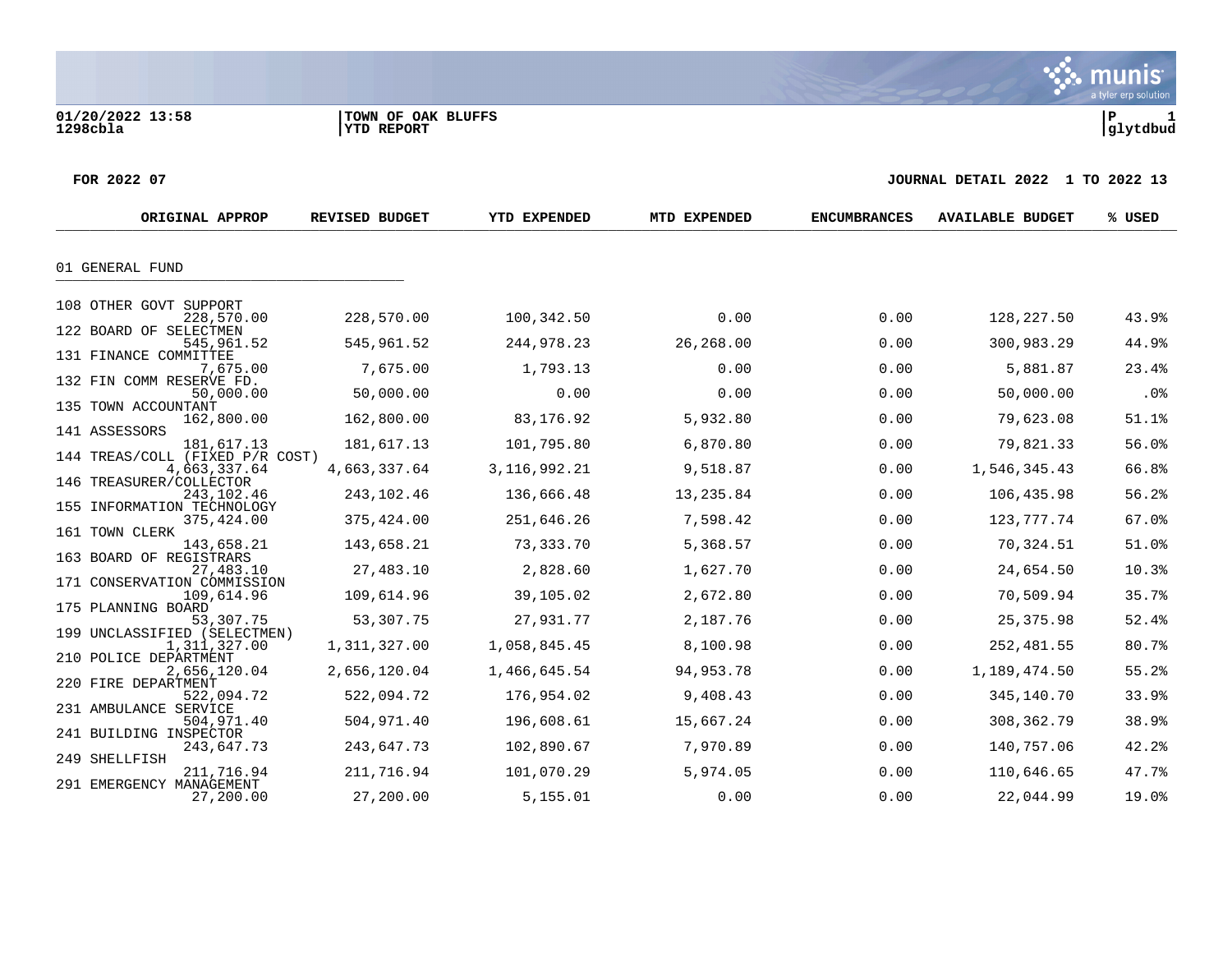**01/20/2022 13:58 |TOWN OF OAK BLUFFS |P 2**

#### **FOR 2022 07 JOURNAL DETAIL 2022 1 TO 2022 13**

| ORIGINAL APPROP                              | <b>REVISED BUDGET</b> | <b>YTD EXPENDED</b> | MTD EXPENDED                                    | <b>ENCUMBRANCES</b> | <b>AVAILABLE BUDGET</b> | % USED |
|----------------------------------------------|-----------------------|---------------------|-------------------------------------------------|---------------------|-------------------------|--------|
| 296 MARINA MANAGER                           |                       |                     |                                                 |                     |                         |        |
| 286,093.00<br>300 OAK BLUFFS SCHOOL          | 286,093.00            | 191,000.50          | 4,583.20                                        | 0.00                | 95,092.50               | 66.8%  |
| 8,987,185.30                                 | 8,987,185.30          | 3,781,121.57        | 666,983.21                                      | 0.00                | 5,206,063.73            | 42.1%  |
| 301 MARTHA'S VINEYARD REG HS<br>5,473,468.48 | 5,473,468.48          | 4,105,101.36        | 0.00                                            | 0.00                | 1,368,367.12            | 75.0%  |
| 421 HIGHWAY-ADMINISTRATION<br>1,736,153.86   | 1,736,153.86          | 1,038,265.85        | 75,902.66                                       | 0.00                | 697,888.01              | 59.8%  |
| 519 BOARD OF HEALTH<br>245, 914. 23          | 245, 914.23           | 101,920.26          | 5,317.60                                        | 0.00                | 143,993.97              | 41.4%  |
| 541 COUNCIL ON AGING                         |                       |                     |                                                 |                     |                         |        |
| 124,382.22<br>543 VETERANS'<br>SERVICES      | 124,382.22            | 67,781.36           | 4,655.00                                        | 0.00                | 56,600.86               | 54.5%  |
| 60,500.00<br>610 LIBRARY                     | 60,500.00             | 20,678.41           | 0.00                                            | 0.00                | 39,821.59               | 34.2%  |
| 576,002.43                                   | 576,002.43            | 291,695.44          | 30,444.04                                       | 0.00                | 284,306.99              | 50.6%  |
| 612 ARTS COUNCIL<br>2,000.00                 | 2,000.00              | 2,000.00            | 0.00                                            | 0.00                | 0.00                    | 100.0% |
| 630 PARKS AND RECREATION<br>197.506.20       | 197,506.20            | 168,497.40          | 0.00                                            | 0.00                | 29,008.80               | 85.3%  |
| 710 MATURING DEBT-PRINCIPAL<br>2,459,102.48  | 2,459,102.48          | 1,274,102.48        | 0.00                                            | 0.00                | 1,185,000.00            | 51.8%  |
| 750 MATURING DEBT-INTEREST                   |                       |                     |                                                 |                     |                         |        |
| 871,957.79<br>760 MATURING BAN-INTEREST      | 871,957.79            | 538,615.47          | 0.00                                            | 0.00                | 333, 342. 32            | 61.8%  |
| 50,000.00                                    | 50,000.00             | 0.00                | 0.00                                            | 0.00                | 50,000.00               | .0%    |
| TOTAL GENERAL FUND<br>33, 339, 895.59        | 33, 339, 895.59       | 18,869,540.31       | 1,011,242.64                                    | 0.00                | 14,470,355.28           | 56.6%  |
| <b>GRAND TOTAL</b><br>33, 339, 895.59        | 33, 339, 895.59       | 18,869,540.31       | 1,011,242.64                                    | 0.00                | 14,470,355.28           | 56.6%  |
|                                              |                       |                     | ** END OF REPORT - Generated by Carrie Blair ** |                     |                         |        |

WWTF (app) 675,133.44

ATM 34,015,029.03

munis a tyler erp solution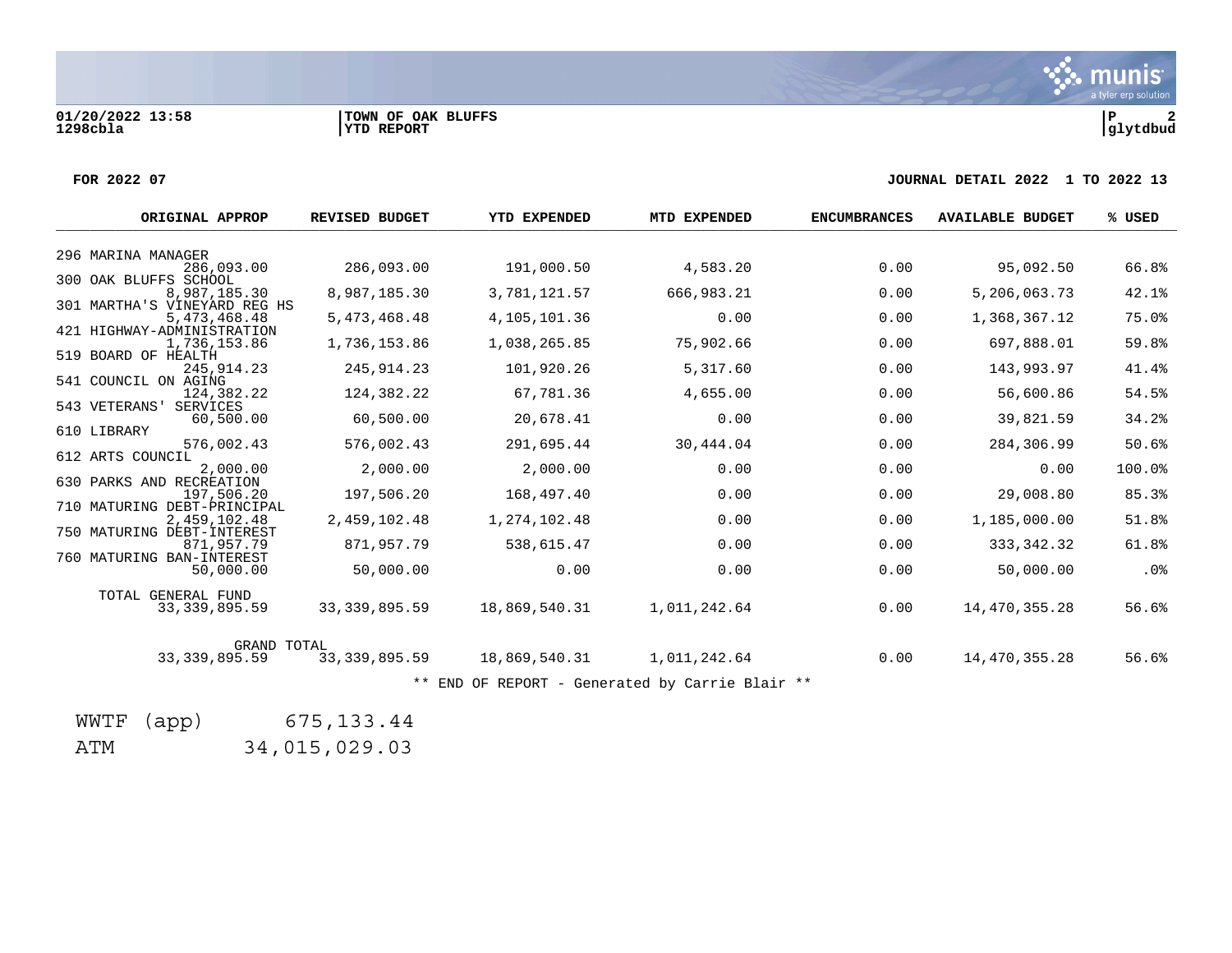**01/20/2022 13:58 |TOWN OF OAK BLUFFS |P 3 1298cbla |YTD REPORT |glytdbud**



#### **REPORT OPTIONS**  \_\_\_\_\_\_\_\_\_\_\_\_\_\_\_\_\_\_\_\_\_\_\_\_\_\_\_\_\_\_\_\_\_\_\_\_\_\_\_\_\_\_\_\_\_\_\_\_\_\_\_\_\_\_\_\_\_\_\_\_\_\_\_\_\_\_\_\_\_\_\_\_\_\_\_\_\_\_\_\_\_\_\_\_\_\_\_\_\_\_\_\_\_\_\_\_\_\_\_\_\_\_\_\_\_\_\_\_\_\_\_\_\_\_\_\_\_\_\_\_\_\_\_\_\_\_\_\_\_\_\_\_

Field # Total Page Break Year/Period: 2022/ 7<br>1 Y N Print revenue as cree Sequence 1 1 1 Y N Print revenue as credit: Y<br>
Sequence 2 2 Y N Print totals only: Y Sequence 2 2 2 Y N Print totals only: Y<br>Sequence 3 0 N N Suppress zero bal acc Sequence 3 0 0 N N Suppress zero bal accts: Y<br>Sequence 4 0 N N Print full GL account: N Print full GL account: N Double space: N Report title:  $Rol1$  projects to object: N YTD REPORT Carry forward code: 1 Print journal detail: Y Print Full or Short description: F<br>Print MTD Version: Y Print MTD Version: Y The Second To Yr/Per: 2022/13 Print Revenues-Version headings: N 1nclude budget entries: Y<br>Format type: 1 1ncl encumb/liq entries: Incl encumb/liq entries: Y<br>Sort by JE # or PO #: J Print revenue budgets as zero: N Sort by JE # or PO #: J Include Fund Balance: N New York Beasing Detail format option: 1 Include requisition amount: N Multiyear view: D Amounts/totals exceed 999 million dollars: Y

Find Criteria Field Name Fund 01 Department Character Code<br>Org  $01108:01760$  $Object$ Account type Account status Rollup Code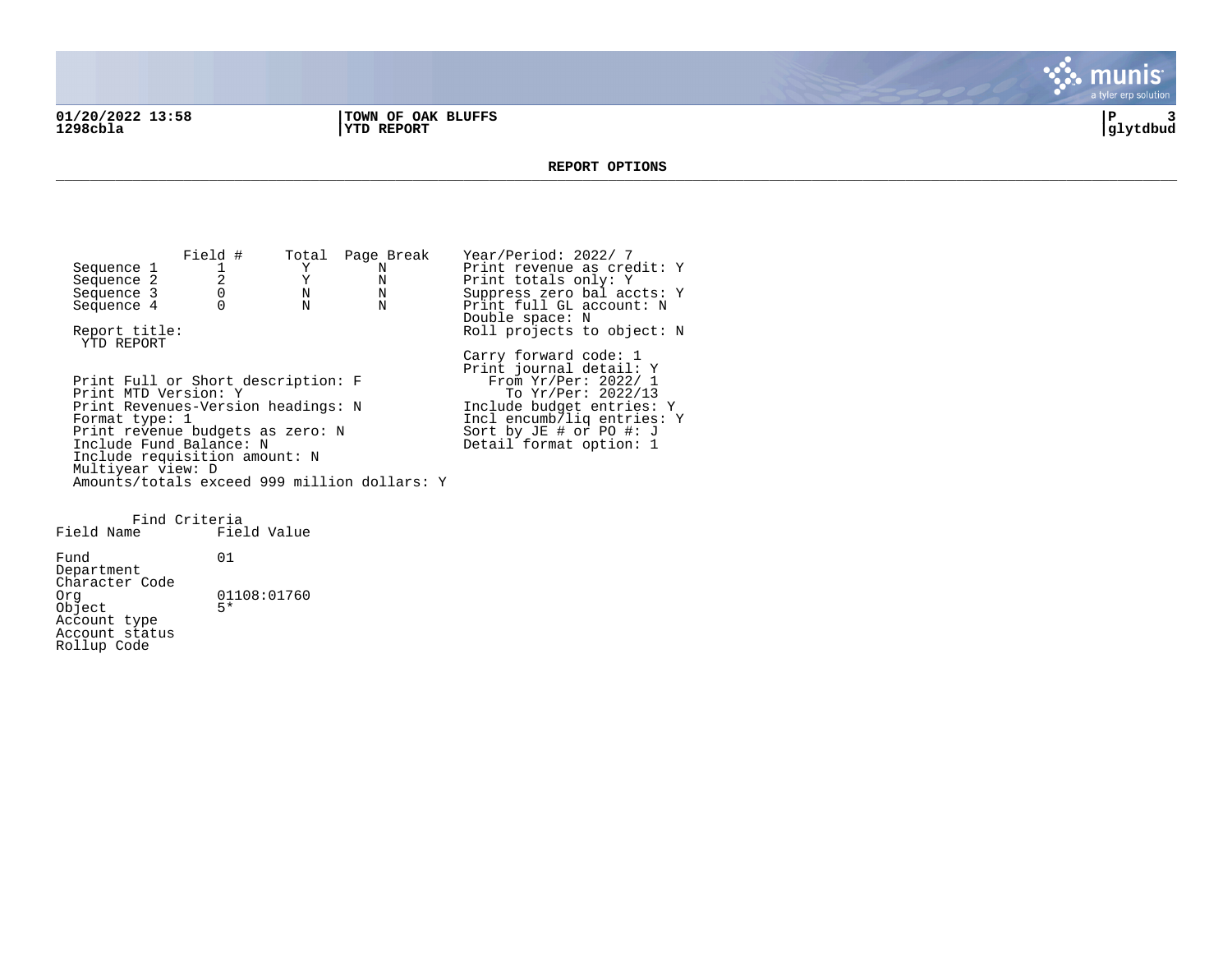

Town of Oak Bluffs Board of Health P.O. Box 1327 Oak Bluffs, MA 02557

508-693-3554 Ext. 127

William White Chairman

James Butterick Thomas Zinno Board Members

Meegan Lancaster Health Agent

Board of Health Update to Select Board – January 2022

- COVID
	- o Test kit distribution
		- $\blacksquare$  Week 1 585 kits
		- $\blacksquare$  Week 2 1350 kits
		- **•** Week  $3 2700$  kits (distribution to take place on Tuesday  $1/25$ )
	- o SAPHE Grant trailer
		- Grant funded trailer for TestMV site for winter base of operations
- MVRHS TURF PROJECT:
	- o OML Violation
		- Received OML violation from John Zarba for meeting which took place on 12/14/2021
	- o Meetings on subject held on 1/11/2022 and 1/25/2022
- AIR SENSOR GRANT:
	- o Awarded competitive grant which will provide for five PurpleAir particulate matter sensors. Sensors to be installed at the police station, highway department, Oak Bluffs School, lobster hatchery and alpaca farm.
		- Sensors measure fine particulate matter (PM2.5) in outdoor air. PM2.5 is a mixture of solid particles and liquid droplets so small that they can be inhaled deep into the lungs and may even enter the bloodstream. Breathing PM2.5 can aggravate asthma, and contribute to other respiratory and cardio-pulmonary illnesses.
			- Goals: Work with residents, schools, businesses, and community groups to assess PM2.5 levels in the outdoor air; Increase public understanding of local conditions and their effects; Identify areas where pollution levels might be higher and mitigation efforts can be directed to protect public health.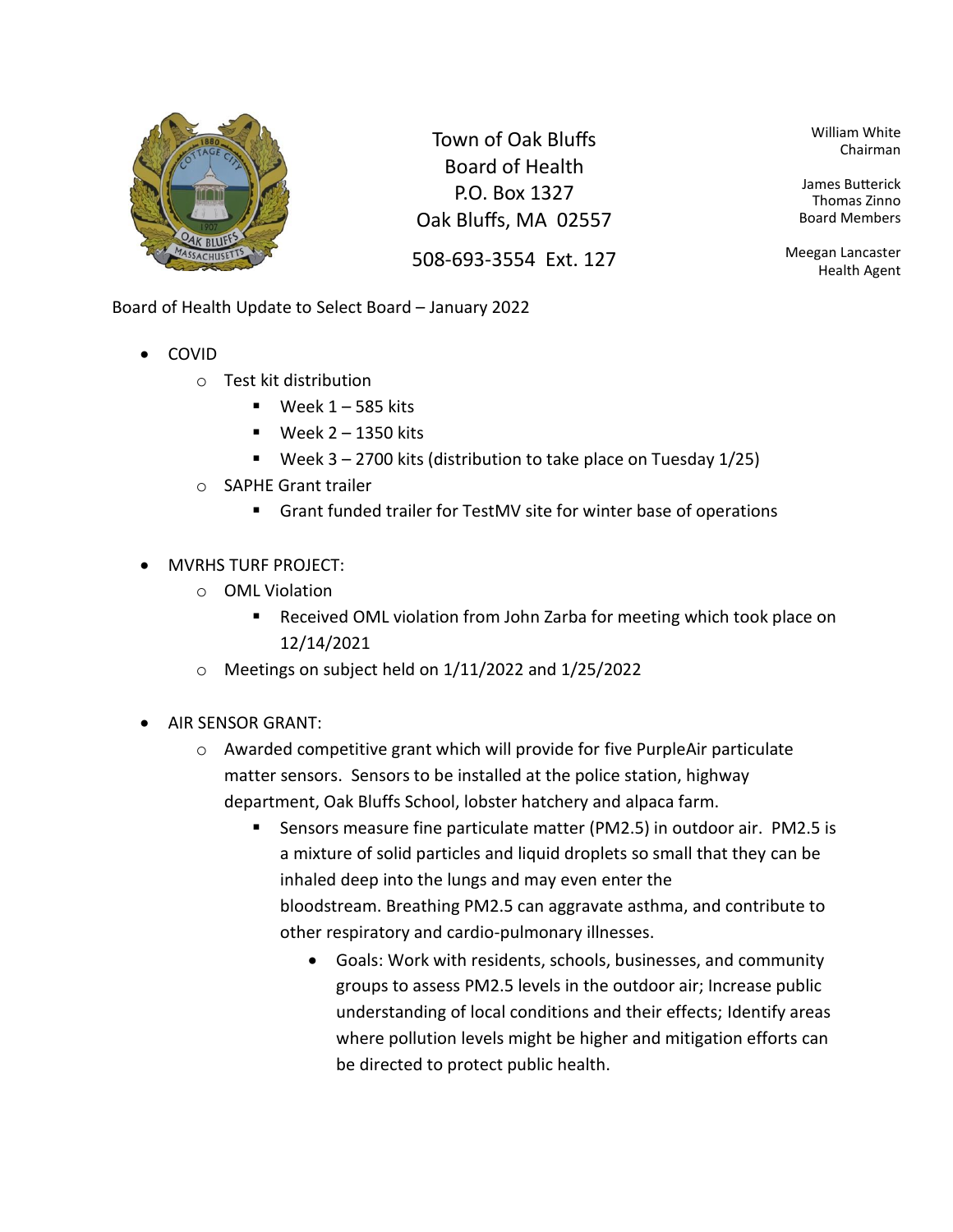To the Honorable Board of Selectmen and the Citizens of the Town of Oak Bluffs,

.

The Council on Aging (COA) has on staff Administrator Rose M. Cogliano, who is responsible for all of the day to day operations at the Council. The Administrator participates in and facilitates program delivery and development, prepares and implements the monthly calendar of activities that is distributed at the Council, published in the 55 Times monthly, and online via the Town of Oak Bluffs website.

Our Outreach Coordinator Kristine Kokoszka works directly with seniors visiting their homes to ensure that our homebound senior residents are receiving services that may require. The Outreach Coordinator may arrange client referral services to Elder Service, Martha's Vineyard Center for Living, and other senior needs service based agencies. In addition to the File of Life Project and Call Blocking.

Rose Cogliano and Kristine Kokoszka both participate in the Falls Preventions Program, in addition to working in tandem with the Oak Bluffs Police Department pertaining to emergency situations.

On March 16, 2020 all Activities here at the Council on Aging were paused due to the COVID-19 Pandemic, and its impact on Seniors. On August 2, 2021, the Council on Aging Modified Reopening began. Rose Cogliano continues to work in person at the COA and virtually. Kristine Kokoszka continues to contact outreach clients off-site and virtually.

Despite COVID-19, we coordinated three success full Holiday Meal Deliveries. The Masonic Lodge of Martha's Vineyard delivered 57 Easter Meals to Seniors On Thanksgiving 46 meals were delivered to Oak Bluffs Seniors by Dana Hughes, Kathy and Bob Laskowski, Mary Beth and Cameron Naron. Last but not least, 53 Christmas Meals were delivered by Pat and Kerry Alley, Pat and Toby Codding Family, and Joanne Lambert. All of the meals were delivered meals to Private Homes throughout Oak Bluffs, Aidylberg, and Woodside Village. This program is made possible through grant funding from the Martha's Vineyard Center for Living.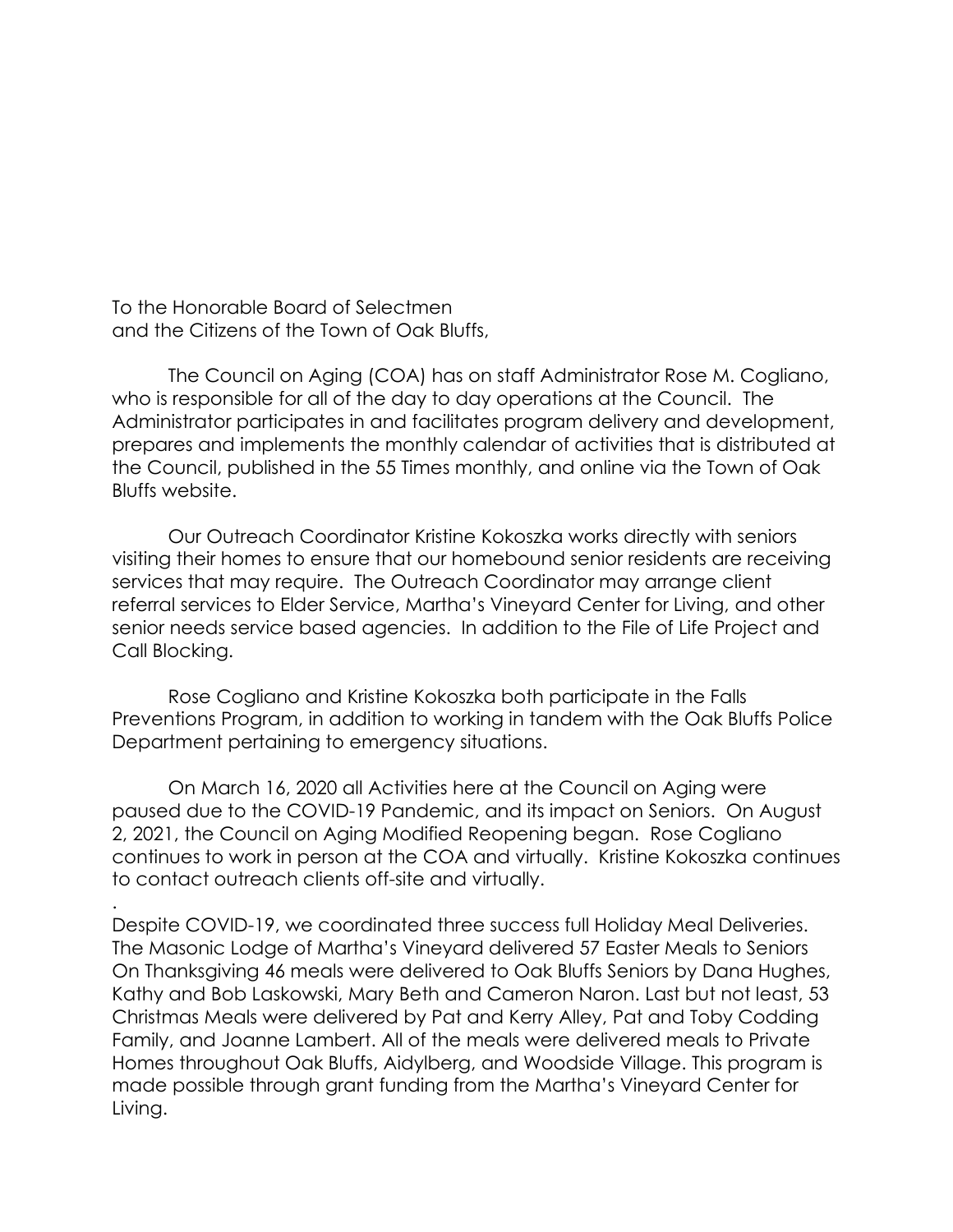The Board of Directors and Friends of Oak Bluffs Council on Aging worked together with us twice this year, packaging and distributing PPE to our Seniors. This was made possible through a COVID-19 grant from the Martha's Vineyard Bank. Many thanks to Patricia Leighton for her ongoing help and support.

## **COVID-19 ADMINISTRATOR'S ACTIVITIES / COMPLETED AND ONGOING**

### JUNE 2021 UPDATE

Daily answering and response to clients calls. Building oversight and plant care. Preparation of Fuel Assistance Applications. Preparation of newsletter.

Ongoing Zoom Classes with MCOA for professional development.

Zoom meetings with Commonwealth of Massachusetts, Healthy Aging MV, Island Councils on Aging.

Coordination and enrollment of Seniors with private caregivers for various needs.

Coordination and completion of 2021 AARP Tax Program for 45 Oak Bluffs and Island Seniors/Families.

Coordination of order and delivery of 57 Easter Meals for Oak Bluffs Seniors. A collaborative effort of both the Freemasons of Martha's Vineyard and The Oak Bluffs Council on Aging.

Payment Coordination of OBCOA Zoom service with Senior Volunteer Marilyn Miller for ongoing Zoom programing and further development of Zoom classes as a result of COVID-19.

We are grateful for the congoing assistance of Donna Joyce, OBCOA Board President, Linda Smith Murray, FOBCOA Board President, and Marilyn Miller for her role of Zoom Coordinator.

Coordination and delivery of bread and snacks to OBCOA, which are then picked up curbside by Senior volunteers for distribution. Rose Cogliano also distributes.

Coordination and delivery of fresh soups, sandwiches, vegetables to Seniors by Senior Volunteers, and Rose Cogliano. Expansion of program to twice weekly.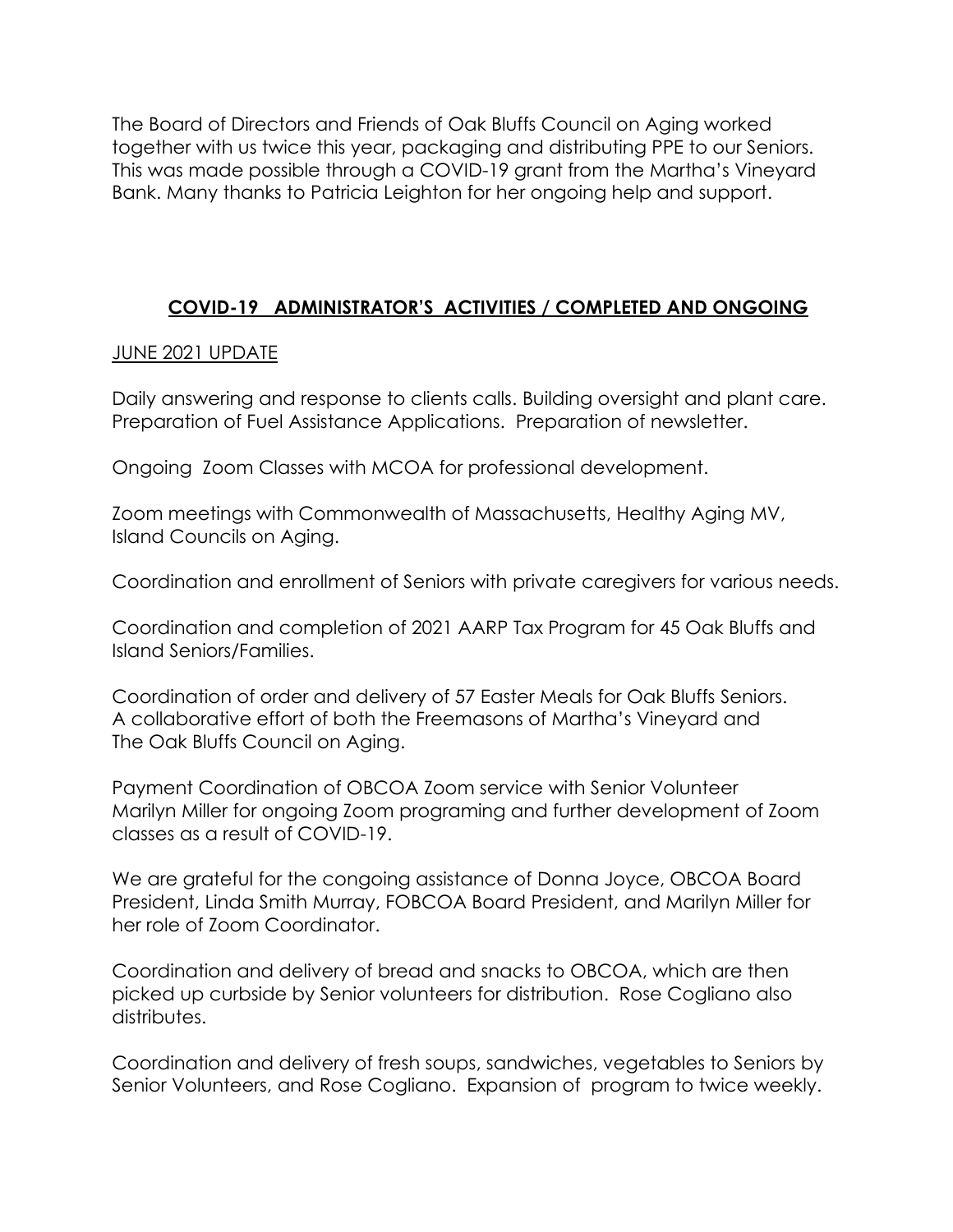Development of Book and Puzzle Programs. Seniors contacted Rose Cogliano for either books, puzzles, or both to be picked up curbside at OBCOA.

## DECEMBER 2021 UPDATE

Exercise with Marilyn and Pat, Exercise with Bill, and Tai Chi with Floyd classes have continued in the ZOOM format.

Our soup, vegetable, and bread delivery program expanded into three- four days weekly thanks to the assistance of Senior Volunteers Alfred Badge, Leo Frame, and Mark Hanson.

Distribution and coordination of Derby Fish received 6 times during the Derby. With the assistance of Fish Captains Alfred Badger, Kenneth Gross, Mark Hanson, Caroline Hunter, Donna Joyce , Linda Smith Murray, Muriel O'Rourke, Earl Patterson, and Vici Surr, fish was delivered to and picked up by 275 families in Oak Bluffs.

Coordination, enrollment, and delivery of 46 Thanksgiving Meals to Oak Bluffs Seniors by Dana Hughes, Kathy and Bob Laskowski, Mary Beth and Cameron Naron . The Coordination, enrollment, and delivery process is underway for 57 Christmas Meals. Pat and Kerry Alley, Patty and Toby Codding Family, and Joanne Lambert will be delivering.

Coordination and distribution of Metro Transit Program for Oak Bluff's bus riders with Lauren Townes of VTA. The cost for 2021 Bus Passes is discounted for Senior riders at only \$40.00 per year. The 2022 Transit Passes will also cost only \$40.00, but will run on a 365 day use schedule, from the first date of use. This is wonderful for our Seniors! We thank Angie Gompert and the VTA Board for their yearly assistance and innovation.

Following COVID-19 Safety Guidelines, we offered the Hearing Clinic and Town Nurse Clinic.

Ongoing coordination of delivery, pick-up, and return of Durable Medical Equipment for Island Seniors. We also offered the use of Durable Medical Equipment for Island Families/Seniors visiting over the Summer, Thanksgiving, and Christmas Holidays.

Ongoing coordination and implementation of Fuel Assistance for the 2021-2022 season.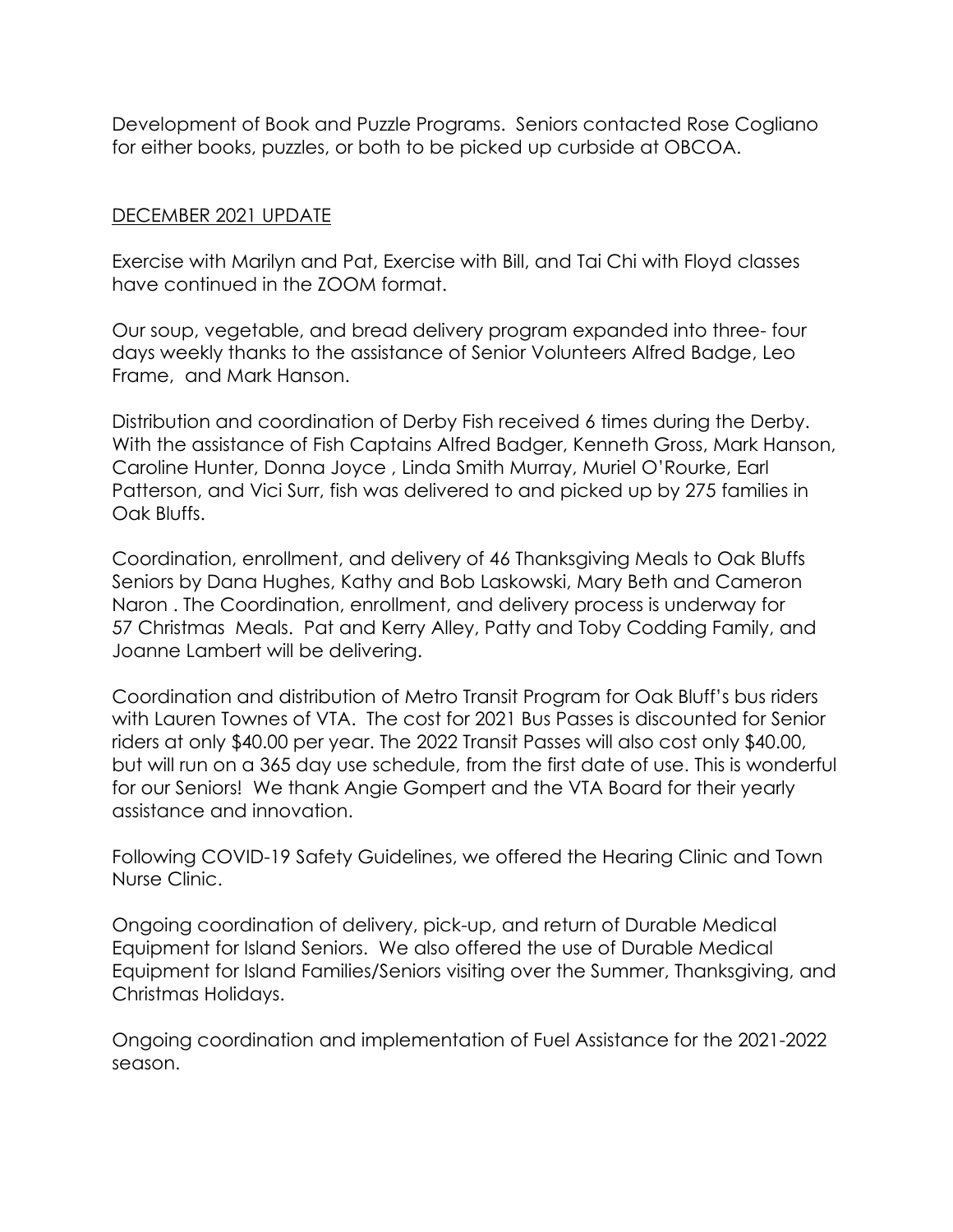Ongoing coordination of 2022 AARP Tax Preparation Program that will take place in March 2022.

Ongoing assistance with implementation and referrals of various Social Security for Seniors and under age 65 residents Island Wide.

Ongoing processing of CORI applications for caregivers, drivers, etc. to assist Oak Bluffs Seniors living safely and in place. Many thanks to family, friends and neighbors who assist our Oak Bluffs Seniors.

Open Enrollment took place between October 15, 2021 – December 7, 2021. Seniors were assisted with comparisons and implementation of changes to their present Part C and Part D Insurance Plans.

Cindy Trish of HAMV requested that Administrator Rose Cogliano work as a Application Facilitator for the HANV Home Safety Modification Pilot Program. This is a program where Oak Bluffs Seniors in need of small safety updates and repairs in their homes. The grant would accommodate 3-5 homes in Oak Bluffs. My job is to provide the shepherding of participants through the process, and what it entails. We have had a number of our Oak Bluffs Seniors who will be recipients of this wonderful program in Spring/Sumer 2022

We would like to thank Jacqueline Callahan and Lloyd Henke for their years of dedication and service to the Board of Directors of the Oak Bluffs Council Aging. We welcome new Board Members Susan and Hans von Steiger.

Our many dedicated volunteers are continuing to move us forward during challenging times.

We are grateful for the continued and ongoing support of the Oak Bluffs Highway Superintendent Richard Combra, Office Administrator Nicole Morey, Highway Foreman Christopher Gibson, Facilities Manager Raymond Moreis, and the entire Highway Staff.

Please remember that we are here for you at the Oak Bluffs Council on Aging to the fullest ability to which we are allowed. The Council on Aging again thanks you for the opportunity to be of service to you. We wish all of our Seniors and their families happiness, health, and hope in the future.

Respectfully submitted,

ROSE M. COGLIANO. Administrator

Board of Directors

.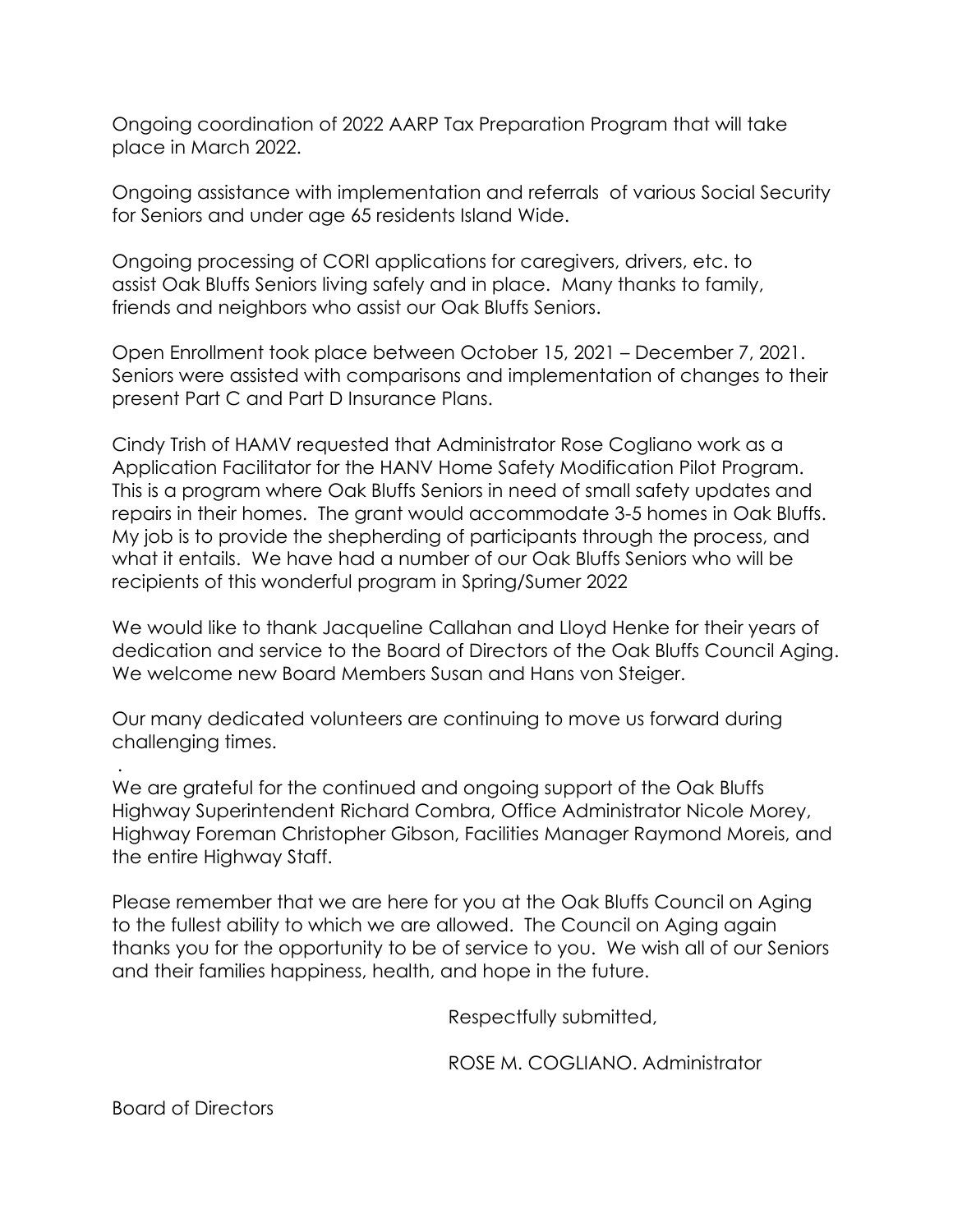DONNA JOYCE, President ALFRED BADGER JAMES E. BRANNON ROBERT FALKENBURG MARK HANSON SUSAN VON STEIGER LT. TIMOTHY WILLIAMSON, RET. Oak Bluffs Police Dept., Associate HANS VON STEIGER, Alternate MARC RIVERS, Alternate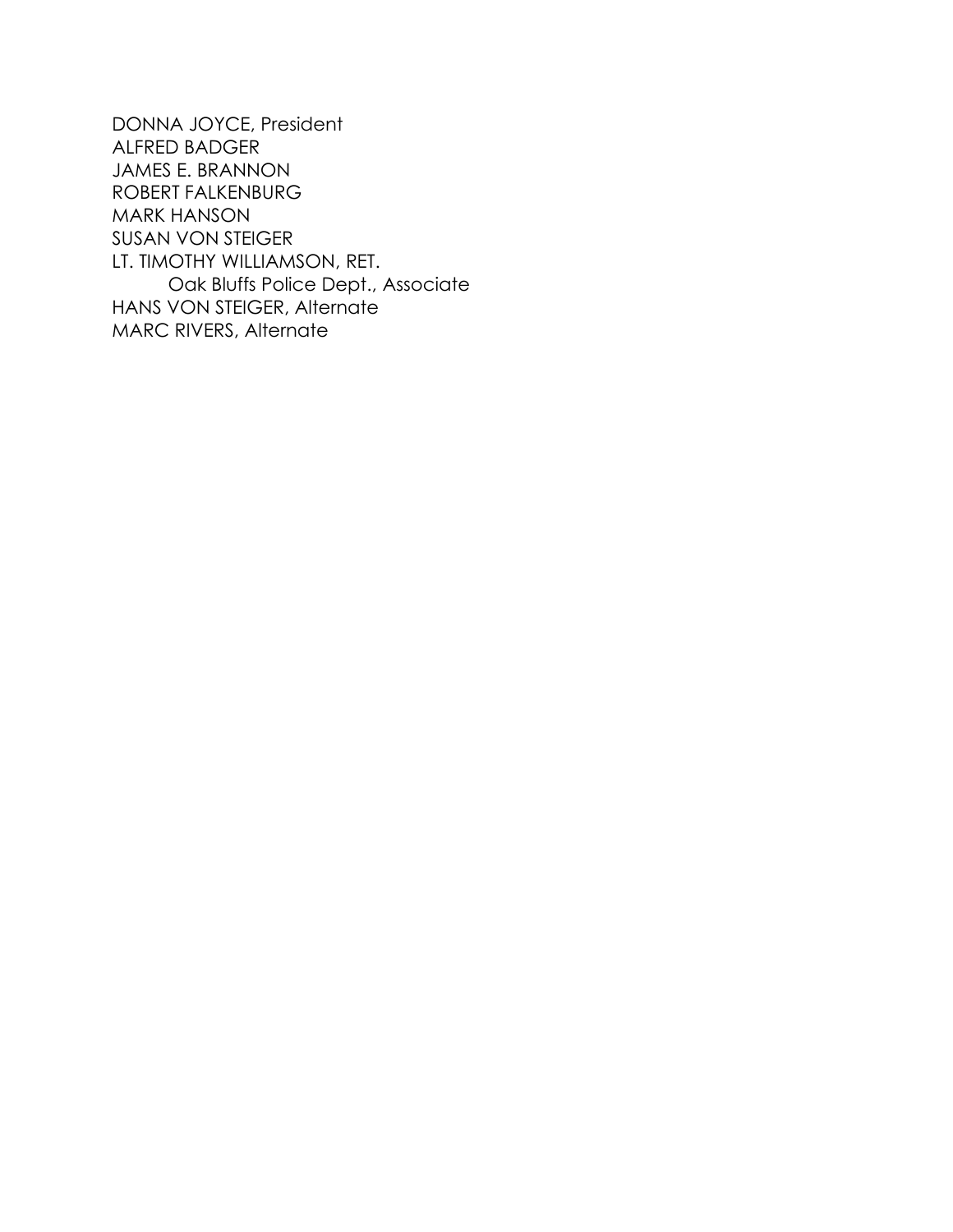

Town of Oak Bluffs, Massachusetts P.O. Box 1327 Oak Bluffs, MA 02557-1327 Telephone: (508) 693-0072 Fax: (508) 696-6472

## **Highway - Parks Departments** December 2021-January 2022

After Thanksgiving, the Highway Department had 210 catch basins cleaned on various roads around Town, this included along the Edgartown-Vineyard Haven Road. All catch basins that were cleaned are marked with an orange dot.

Daniel Rogers Excavating (DRE) continued replacing catch basins around Town including Sunset Avenue, Pinewood Lane and the intersection of Alpine Ave and Washington Avenue. Farrissey Tele-Comm used their vacuum pump to clean the County Road at Tradewinds basin as well as on Washington Avenue.

DRE cleaned the channel at the Little Bridge and the Farm Pond culvert before the January 15<sup>th</sup> deadline. They also did some work at the boat ramp located inside Sengekontacket Pond.

The first snow was on December 24<sup>th</sup> and the first plowable snow storm was on January 7, 2022. The Highway Department hired three outside snow plow trucks to assist with the clean-up. We have received almost 100 tons of road salt so far this season.

Over the holidays, we had two employees diagnosed with Covid-19; both were allowed back to work on January 6th. Currently one Heavy Equipment Operator and one Skilled Laborer are out on leave; one for an on-going work injury and the other is recovering from hip replacement surgery. We have hired a Skilled Laborer on an emergency basis until everyone has recovered and returned to work.

Employment opportunities for the Parks 2022 summer season have been posted on the Town website. The jobs include lifeguards, assistant basketball instructors and beach/park attendants.

Richard Combra Ir Highway Superintendent/Parks Commissioner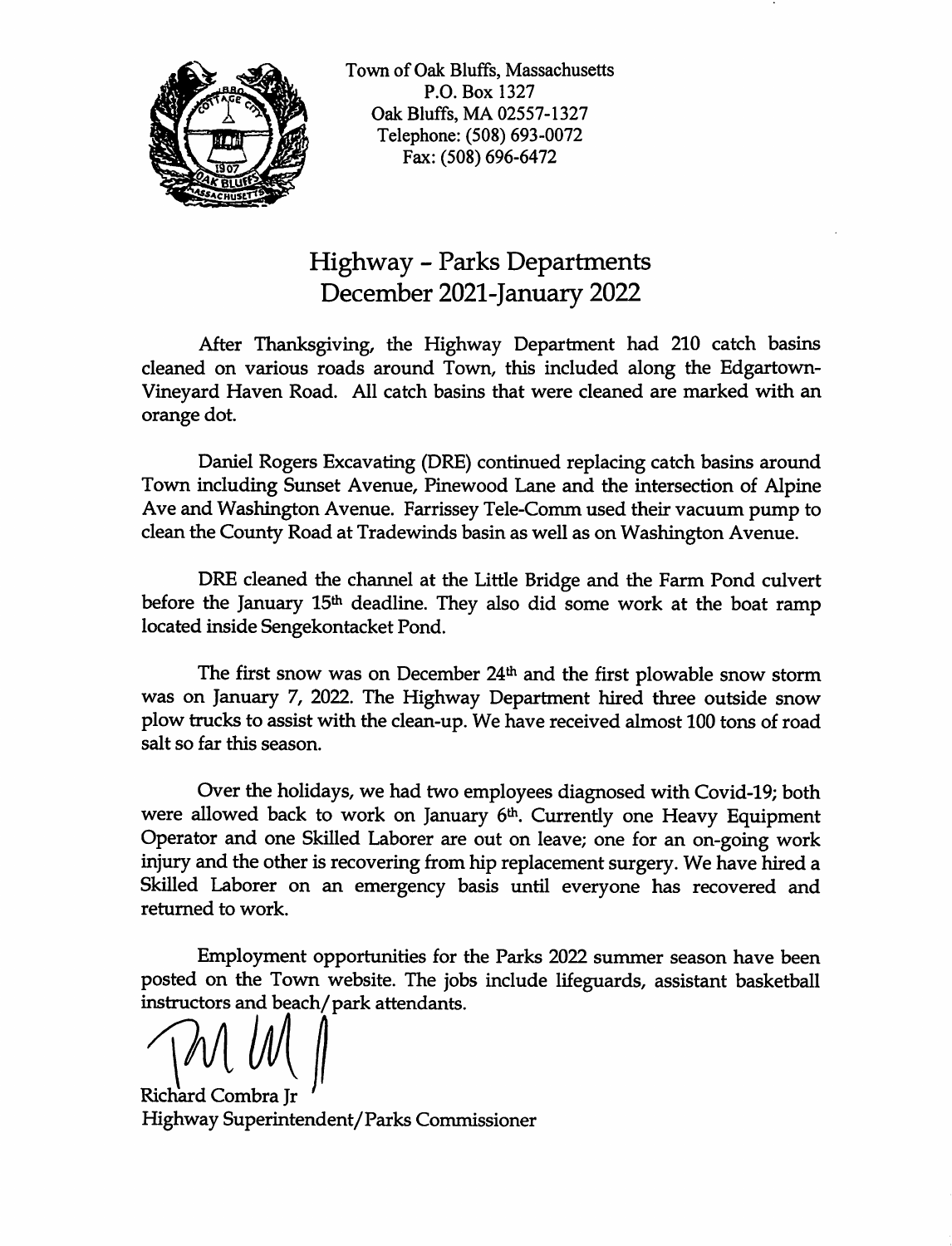## *OAK BLUFFS MARINA/HARBORMASTER*

*Box 1327, Oak Bluffs, MA 02557* **PHONE: (508) 693-4355 FAX: (508) 693-7402 WEBSITE:** www.oakbluffsmarina.com ♦ VHF CH: 71 **EMAIL: [OBMARINA@COMCAST.NET](mailto:obmarina@comcast.net)**

## **Harbor update /Report**

Thanks to my wonderful staff we once again were awarded the Boaters choice award for the 2021 season. This is the **4th consecutive year** we were given this award which is given annually to the top 3% rated marina's throughout the US from Marina's.com.

Reservations for the 2022 summer season begin Feb  $1<sup>st</sup>$ . We are expecting reservation requests to be brisk as always during the months leading up to this summer.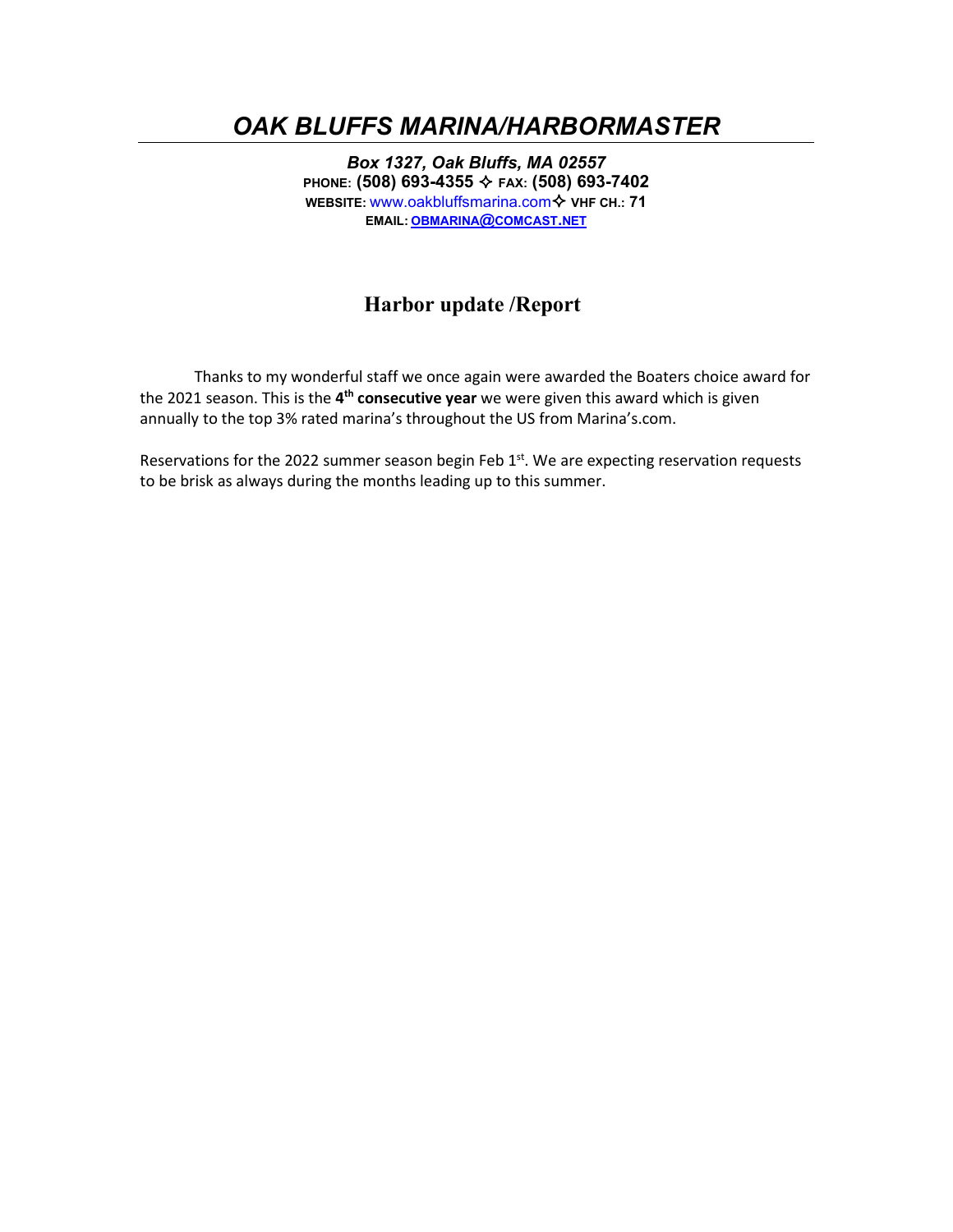

### Select Board,

The Oak Bluffs Police Department has had several officers attend specialized training over the last two months. Now that some Covid restrictions have eased we are able to have officers further their education.

- Sergeant Curelli completed the third and final installment of the FBI Executive Leadership training series
- Officer Rusty Ventura completed a two week instructor of use of force and defensive tactics course. He is now certified to teach our officers in their yearly in-service requirements.
- Sergeant Cassidy completed the first week of the FBI Executive Leadership training.
- Officer Jeff Labell will be attending Field Training Officer school next week.

I am pleased to present two candidates to the Select Board for appointment to fulltime officer. Officers Bobbie Distin and Savanna Barnes have passed a though and exhaustive selection process. Our process consists of a background investigation, written examination, oral board/ assessment center ( Thank you to Select Board member Jason Balboni for participating) and interview with the chief. Both officers excelled in the process and upon the Boards appointment will be offered a conditional offer of employment.

I want to thank you and the Select Board for your support at the special Town meeting and the warrant article to pay down accrued time. This years long effort to rid the Town of the long term unfunded liability was vital. Now, no officer is above the federal comp-time limit of 480 hours and with the use it or lose it provisions in the union contract this should not be an issue in the future.

Respectfully submitted,

Erik Blake